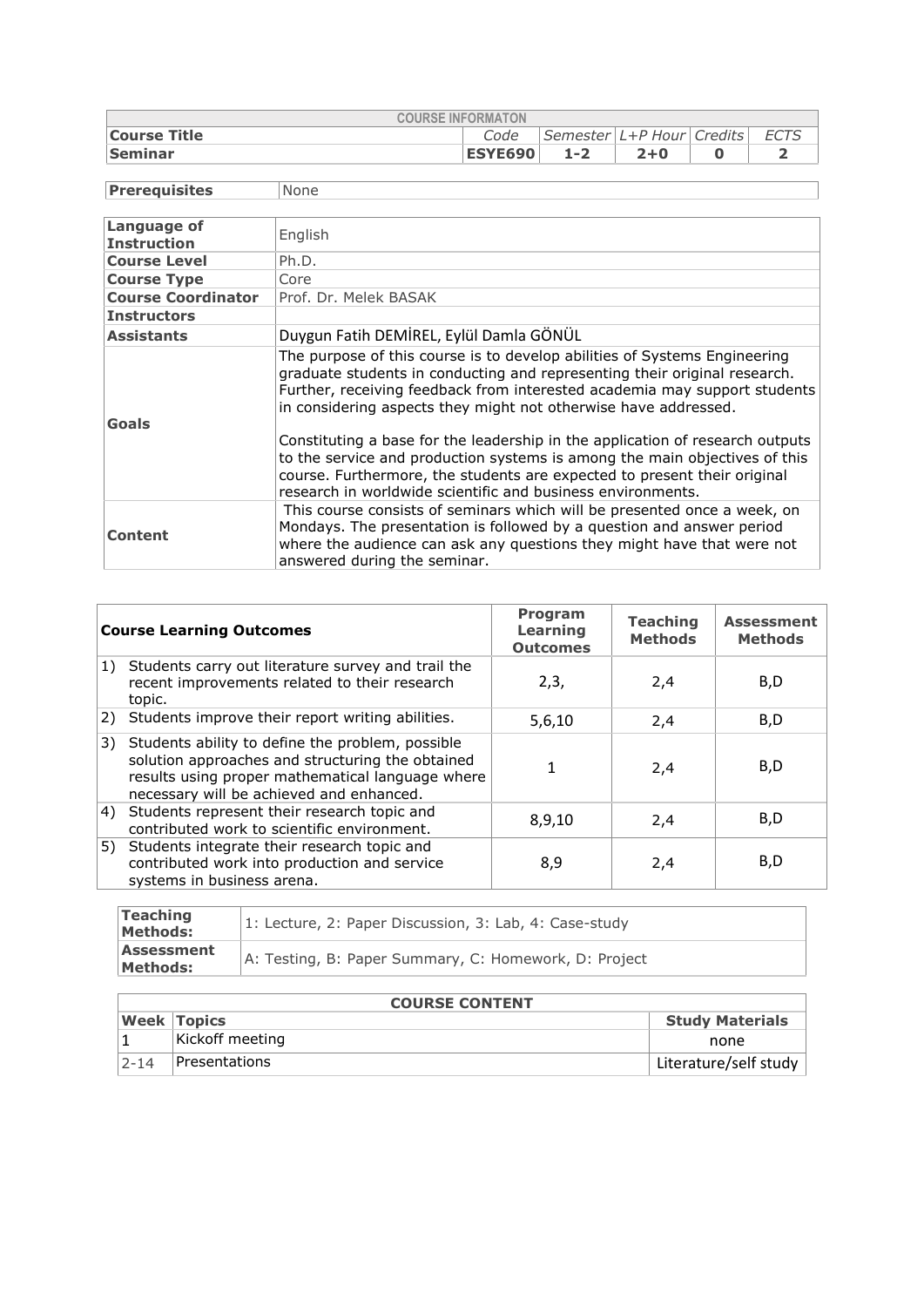| <b>RECOMMENDED SOURCES</b>  |  |  |  |  |
|-----------------------------|--|--|--|--|
| <b>Textbook</b>             |  |  |  |  |
| <b>Additional Resources</b> |  |  |  |  |
|                             |  |  |  |  |

|                    | <b>MATERIAL SHARING</b> |
|--------------------|-------------------------|
| Documents          |                         |
| <b>Assignments</b> |                         |
| <b>Exams</b>       |                         |

| <b>ASSESSMENT</b>                                  |              |  |     |  |  |  |
|----------------------------------------------------|--------------|--|-----|--|--|--|
| <b>IN-TERM STUDIES NUMBER</b><br><b>PERCENTAGE</b> |              |  |     |  |  |  |
| Advisor meetings                                   |              |  | 20. |  |  |  |
| Presentation                                       |              |  | 80  |  |  |  |
| Attendance (at least 11 weeks)                     |              |  |     |  |  |  |
|                                                    | <b>Total</b> |  | 100 |  |  |  |

## **COURSE CATEGORY** Expertise/Field Courses

| <b>COURSE'S CONTRIBUTION TO PROGRAM</b> |                                                                                                                                                                                                                        |  |                              |  |   |              |  |
|-----------------------------------------|------------------------------------------------------------------------------------------------------------------------------------------------------------------------------------------------------------------------|--|------------------------------|--|---|--------------|--|
|                                         | Program Learning Outcomes<br><b>No</b>                                                                                                                                                                                 |  | Contribution<br>$\mathbf{1}$ |  |   |              |  |
|                                         |                                                                                                                                                                                                                        |  | 2                            |  | 4 | 5            |  |
| 1                                       | Ability to understand and apply natural sciences, mathematics and<br>engineering sciences in advanced level.                                                                                                           |  |                              |  |   | $\mathbf{x}$ |  |
| $\overline{2}$                          | Ability to possess wide and deep knowledge in the field of Systems<br>Engineering including the most recent advances.                                                                                                  |  |                              |  |   | X            |  |
| 3                                       | Ability to possess advanced level of required skill, techniques and methods<br>to conduct research by using and evaluating up-to-date information.                                                                     |  |                              |  |   | $\mathbf{X}$ |  |
| $\overline{4}$                          | Ability to model, design and develop solutions, under realistic constraints,<br>a system, a process or a product by generating innovative and original<br>ideas.                                                       |  |                              |  |   |              |  |
| 5                                       | Ability to transfer advancements in scientific, technical and cultural<br>developments to the society with the ethical responsibility and scientific<br>objectivity.                                                   |  |                              |  |   | X            |  |
| 6                                       | Ability to perceive, design and apply an original research process<br>independently: manages this process successfully.                                                                                                |  |                              |  |   | $\mathbf{x}$ |  |
| $\overline{7}$                          | Ability to execute a comprehensive study that brings innovation to the<br>science and technology or develops technological product/process or<br>adapts an already known method to a new field.                        |  |                              |  |   |              |  |
| 8                                       | Ability to contribute to the development of science and technology<br>literature by publishing research results in respectable scientific platforms.                                                                   |  |                              |  |   | $\mathbf{x}$ |  |
| $\mathsf{Q}$                            | Ability to analyze, synthesize and evaluate critically the ideas and<br>developments in the field of specialization.                                                                                                   |  |                              |  |   | $\mathbf{x}$ |  |
| 10                                      | Ability to communicate effectively in writing, orally and visually with peers<br>and wide scientific and social communities by using a foreign language at<br>a level of European Language Portfolio C1 General Level. |  |                              |  |   | X            |  |